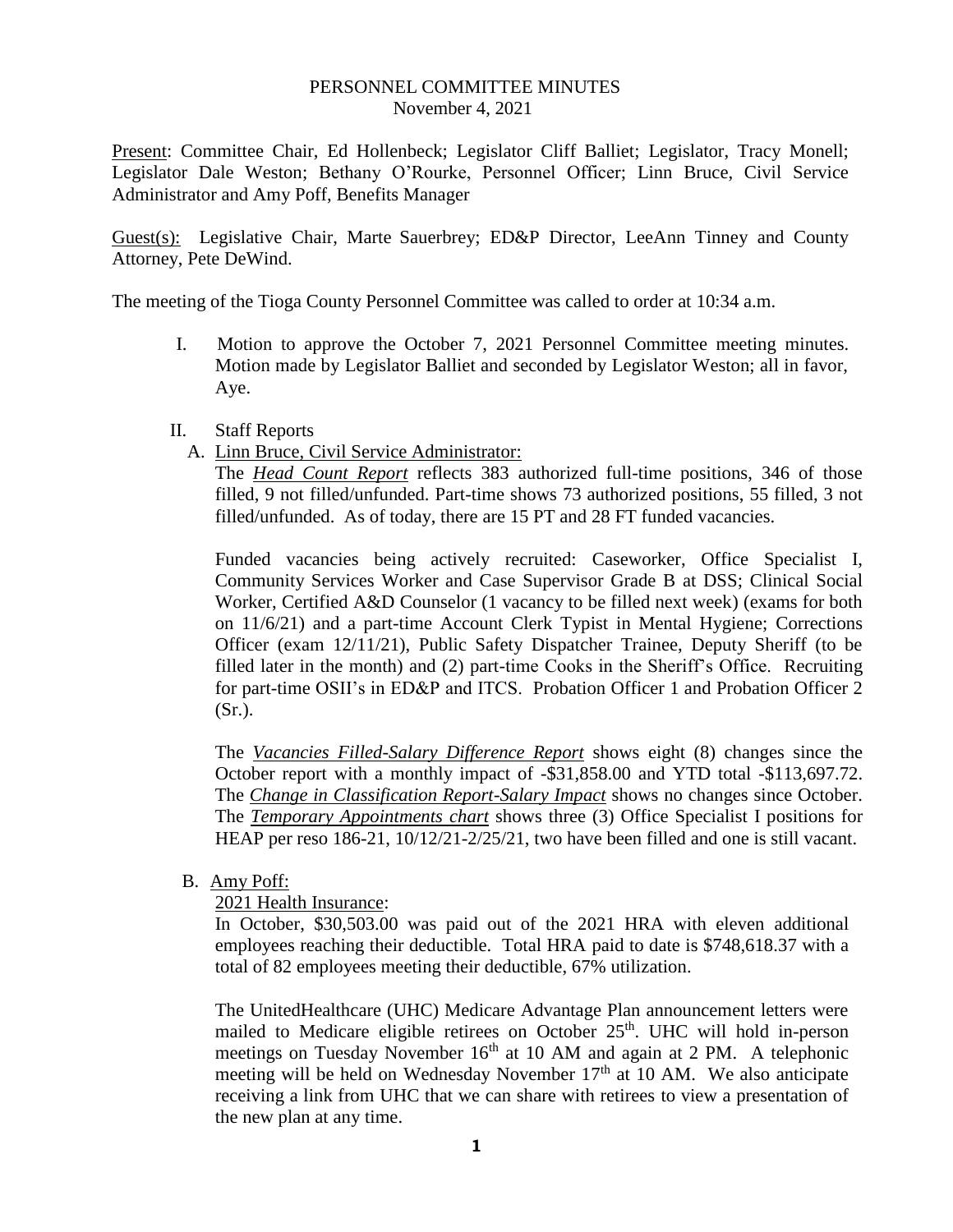### Workers' Compensation:

A resolution was presented today to purchase employer's liability insurance for the workers' compensation program. Employer's liability insurance offers protection to our workers' compensation program if someone sues a company due to a work related injury, i.e. a manufacturer of a piece of machinery, and that company names Tioga County in the lawsuit as a responsible party. The resolution authorizes the purchase of employer's liability insurance January 1, 2022 through December 31, 2022.

# C. Bethany O'Rourke, Personnel Officer

## Budget Tracking Report:

 The budget tracking report as of the end of October was reviewed. We have collected \$2,385 (55.1%) of our projected revenue and spent 75.6% of our appropriations.

### III. Old Business:

## Medicare-Eligible Retiree Health Insurance:

Some retirees are eligible for a Medicare reimbursement benefit. Last year the Legislature passed resolution 276-20 keeping the monthly Medicare Part B reimbursement at \$115 through January 31, 2022, the same rate it was capped at per resolution 281-17 for February 1, 2018 – January 31, 2021. The Part B cost is currently \$148.50, the 2022 rate is not yet available. There was discussion today regarding if an adjustment will be made to the reimbursement rate as of February 1, 2022. Per a verbal vote, the committee decided a resolution will be brought forward in December to increase the reimbursement from \$115.00 to \$148.50 for a three (3) year period from February 1, 2022 – January 31, 2025.

### TCLEA Negotiations:

There has only been one meeting where initial proposals were exchanged. They requested substantial historical health insurance information that Bethany was tasked with gathering. Bethany distributed the information to them at the end of October.

### IV. New Business:

### Review of Monthly Reports:

Due to a new Law, all reports that are presented at committee meetings must be sent to the Legislature along with the Agenda and Resolutions the Friday before the scheduled meeting. Bethany asked the committee if they would like our reports (Headcount, Benefits, Budget Tracking) modified in any way. Some discussion followed and it was decided to keep all reports as is for now. This can be revisited in the future if need be.

### V. Resolutions:

### • Amend Employee Handbook-Remote Work Policy:

A new Remote Work Policy has been written and reviewed by the Tioga County Legislature, Department Heads and Information Security Officer. This resolution authorizes a pilot program effective January 1, 2022 - December 31, 2023 for eligible Non-Union staff only, as deemed appropriate by their Department Head. The policy will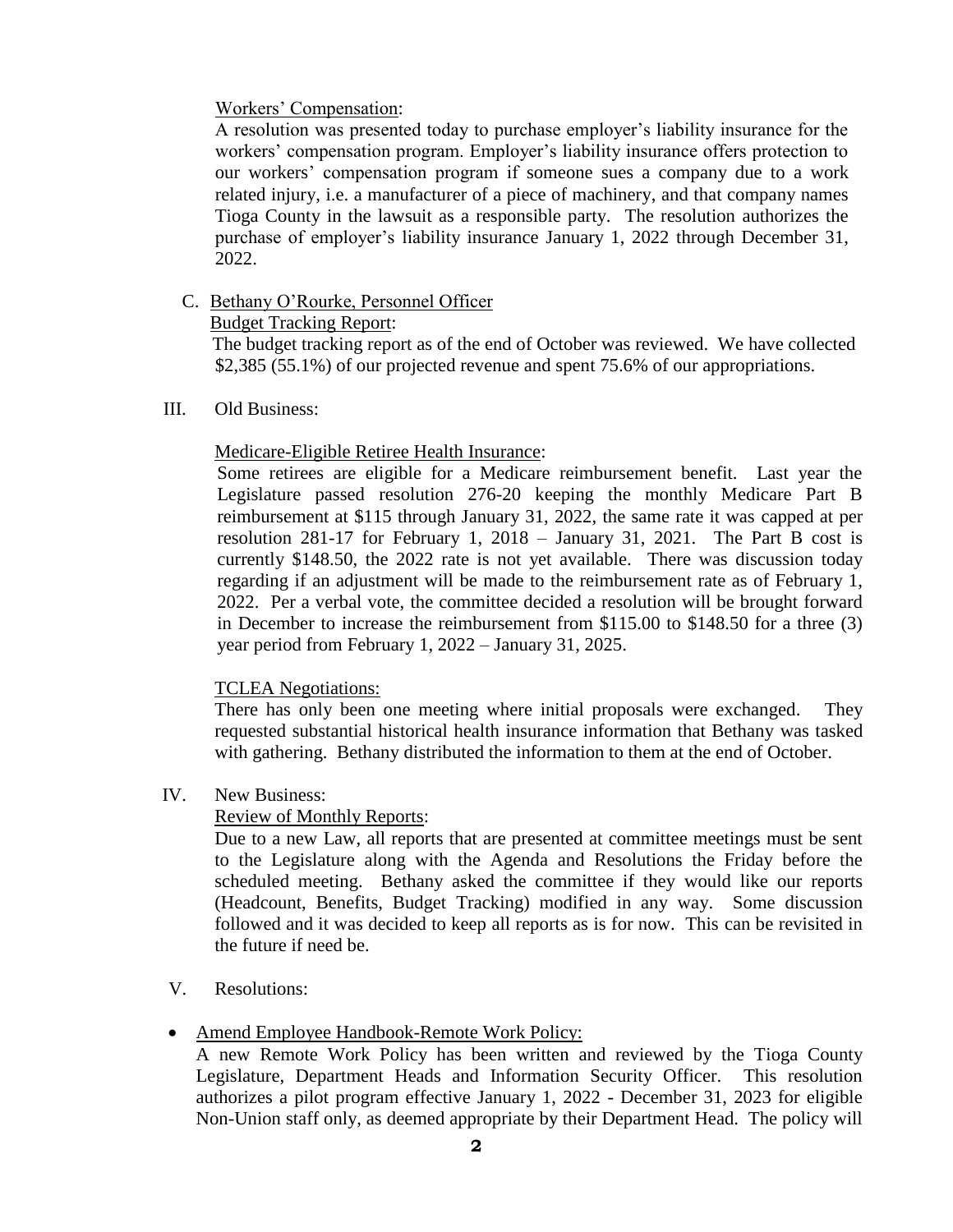automatically terminate on December 31, 2023 unless otherwise extended. The Employee Handbook is amended to add the Tioga County Remote Work Policy to Section IV.

- Ratify Collective Bargaining Agreement (CSEA): The CSEA ratified an agreement for 2021-2024 at a vote on October 13, 2021. This resolution ratifies the 2021-2024 collective bargaining agreement and authorizes the Chair of the Legislature, along with the Sheriff to sign the Agreement as a joint employer and the Tioga County Legislature agrees to implement the funds necessary to carry out the terms and provisions of said contract.
- Authorization to Create Full-time Education Workforce Coordinator Position (ED&P): The Director of Economic Development & Planning has met with various committees and school district administrators and would like to create a full-time position which will work with area school districts and employers to match students with employment opportunities. The Education Workforce Coordinator position will be funded by grant funds for a three (3) year period and will be reviewed and re-evaluated after two (2) years and again at the end of the three (3) year period. This resolution creates a full-time Education Workforce Coordinator at an annual Non-union salary (\$43,000 – \$53,000) effective November 10, 2021. The Director of Economic Development & Planning is authorized to fill said full-time vacancy provisionally pending successful completion of civil service examination. ED&P's authorized full-time headcount for 2021 shall increase from 7 to 8.
- Authorize Purchase of Employer's Liability Insurance for Workers' Compensation Program: This resolution authorizes the purchase of employer's liability insurance for the period of January 1, 2022 through December 31, 2022.
- Transfer of Funds; Worker's Compensation: Tioga County Self-Insurance Plan has received notification from Midwest Employers Casualty Company that an audit of the payroll figures for the period 1/1/2020-1/1/2021 has resulted in additional premium due in the amount of \$13,109.00. There is only \$8,409.00 remaining in S1722.40 (540270) Insurance-Liability. This resolution transfers \$4,700.00 from S1720.40 (540380) to S1722.40 (540270).
- Authorize Appointment of Accountant (Treasurer's Office): This resolution provisionally appoints Angela Zito to the title of Accountant, pending successful completion of civil service examination requirements, at an annual, non-union salary of \$42,320 effective November 10, 2021.